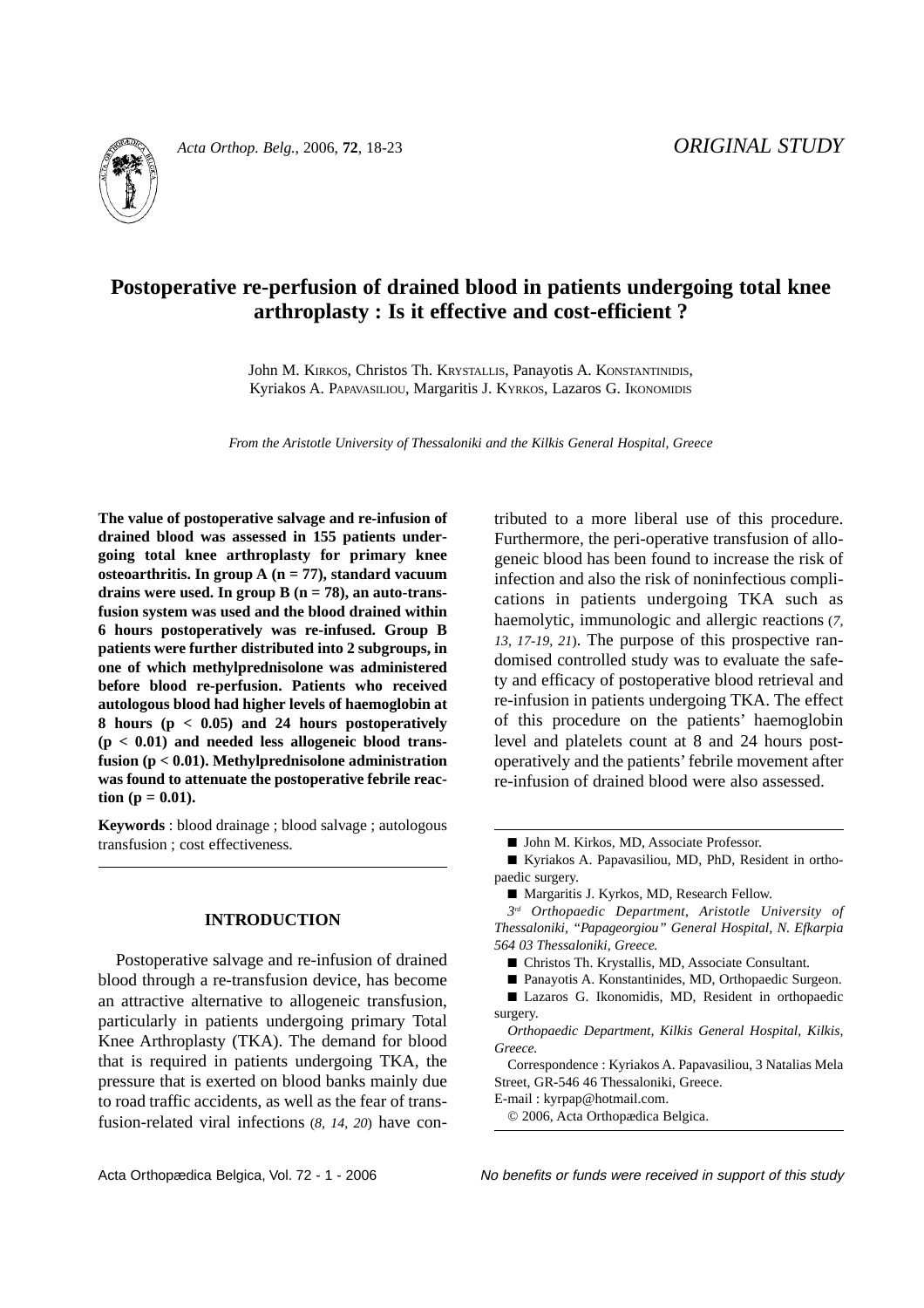#### **PATIENTS AND METHODS**

This prospective randomised controlled study was approved by the Hospital's Scientific Research Board and was conducted in accordance with the World Medical Association Declaration of Helsinki of 1975, as revised in 1983. During 2002 we performed 155 total knee arthroplasties in patients with primary osteoarthritis of the knee**.** Preoperative evaluation of the patients was based on the ASA system. The decision to use a cemented or a non-cemented prosthesis was based on the clinical features (pre- and intra-operatively) of each patient, such as age, concomitant osteoporosis, anatomical axis of the affected knee, and bone stock quality.

Exclusion criteria were : 1. clinical signs of a systemic or local infection , 2. any malignant lesion near or at the site of the operative drain, and 3. any disease of the haemopoetic system or any disorder affecting blood coagulation. Furthermore, re-infusion of autologous blood with an auto-transfusion device was considered to be contraindicated ('additional exclusion criteria') and the patient was discarded from the study when a) the drained blood was contaminated, b) local haemostatic agents were used, and c) povidone-iodine or other local antiseptics and antibiotics had been used in the operative field.

The patients were randomly divided into two groups (the first patient to participate in the study or Patient #1 was classified in group B, the second or Patient #2 in group A and so on. If a group B patient was discarded from the study during the operation (see 'additional exclusion criteria'), the next patient to participate in the study was again classified in group B). The patients in both groups were comparable with respect to their age and gender.

Group A  $(n = 77)$  was used as a control group and included 10 male and 67 female patients ; theirs ages ranged from 53 to 79 years (mean age : 68.9 years). Eleven cemented and 66 non-cemented prostheses were implanted in group A patients. In all cases, the tourniquet used during the operation was released prior to wound closure in order to achieve complete haemostasis. This was followed by the intra-articular placement of two standard vacuum drain tubes.

Group B  $(n = 78)$  included 18 males and 60 females; their ages ranged from 55 to 86 years (mean age : 69.1 years). Twenty cemented and 58 non-cemented prostheses were used in group B patients. A tourniquet was also used during the operation ; it was released after wound closure and application of a compression dressing. Two intra-capsular silicon drain tubes were placed

and connected through a universal Y connector with the auto-transfusion system. No anticoagulant agent was added in the system's canister. The collection time for blood re-infusion was limited to 6 hours in order to prevent bacterial contamination and any subsequent risk of septicaemia (*11*).

The auto-transfusion system that was used is a 'closed' system of collection and re-infusion of blood which contains a 260 micron pre-filter to prevent air and marrow fatty material from passing through into the transfusion bag. The system maintains a constant suction pressure of –90 mm Hg. The amount of blood that was collected within the first six hours postoperatively was transfused to the patients through a standard blood transfusion set with a 40 µm micro-aggregate filter. A standard 1000 ml blood transfer bag was connected to the system in order to collect and re-transfuse the blood by gravity.

Patients in both groups were operated on under spinal anaesthesia, by the same surgical team. Low molecular weight heparin was administered subcutaneously to all, starting from the evening before surgery and daily after operation. One preoperative dose was administered 12 hours before and the first postoperative dose 8 hours after the operation. The drain tubes were removed at 48 hours postoperatively. The patients' blood pressure and heart rate were monitored during the first 24 postoperative hours. The haemoglobin and platelet levels were evaluated preoperatively, at 8 and at 24 hours after surgery. Patients with Hb level < 10 g/dl were transfused with allogeneic blood. The patients' temperature was also recorded every 3 hours during the first 5 postoperative days.

As the salvaged autologous blood has been found to contain a number of by-products from the destruction of blood cells (*11*), we tried to evaluate the stabilising effect of methylprednisolone on the blood cells' membranes by dividing group B patients into 2 subgroups. Subgroup B I ( $n = 53$ ) received 125 mg of methylprednisolone as an intravenous bolus immediately after completion of the operation and before re-infusion of the autologous blood. The remaining 25 patients formed subgroup B II and did not receive methylprednisolone.

The statistical analysis, at first, was a descriptive analysis of all independent variables. All independent variables (1. transfusion, 2. age, 3. gender, 4. units of allogeneic blood transfused during operation and postoperatively, 5. use of cemented or non-cemented prostheses, 6. haemoglobin level and platelets count preoperatively, at 8 h and at 24 h postoperatively, 7. duration and mean level of hyperthermia considering as a

Acta Orthopædica Belgica, Vol. 72 - 1 - 2006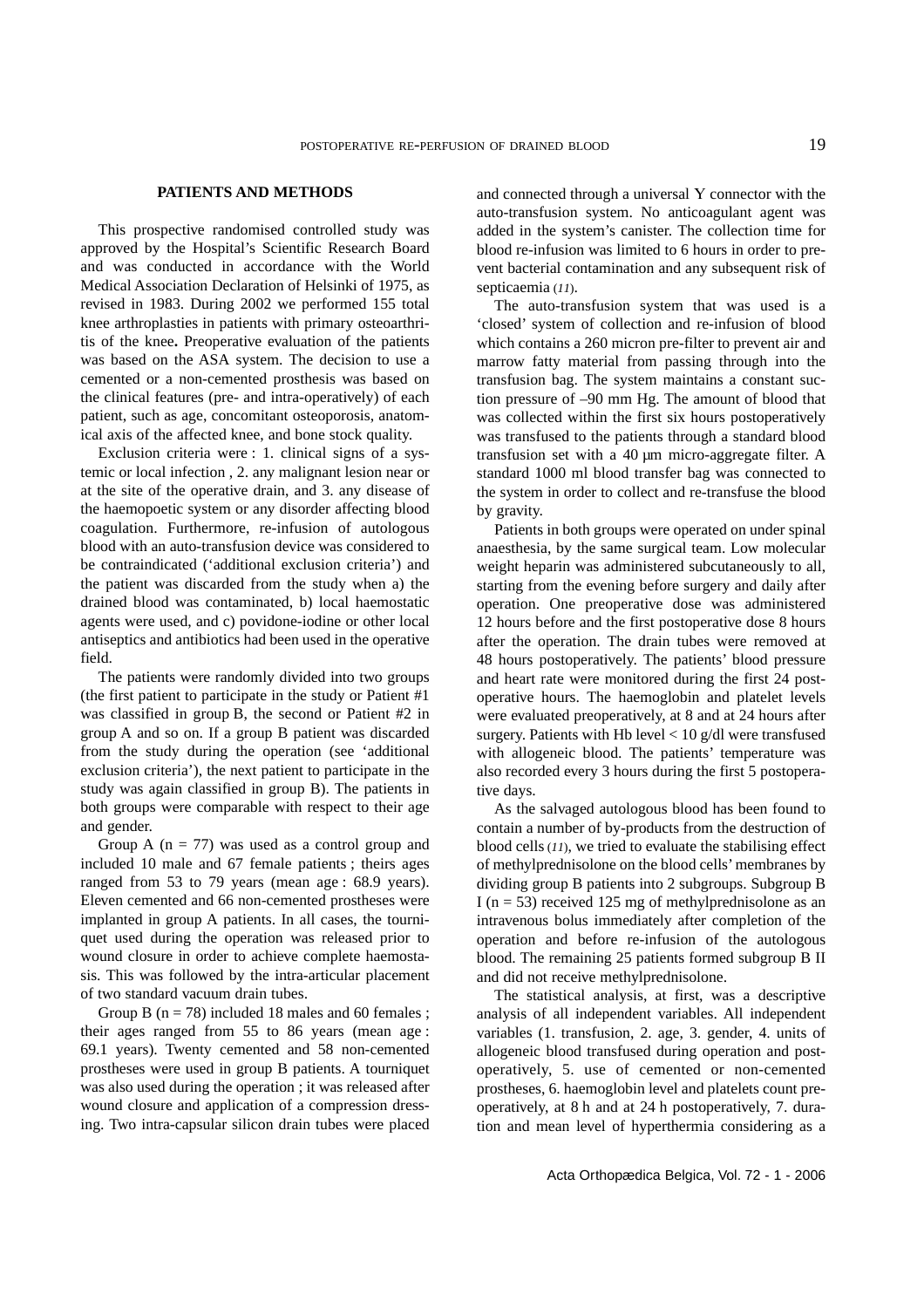| <b>VARIABLE</b>                  |              | <b>RE-INFUSION OF DRAINED BLOOD</b> |                              |                               |
|----------------------------------|--------------|-------------------------------------|------------------------------|-------------------------------|
|                                  |              | $YES$ (group B)                     | NO (group A)                 | <b>TOTAL</b>                  |
| AGE (years)                      |              | $69.08 \pm 5.45(55-86)$             | $68.88 \pm 5.11$ (53-79)     | $68.98 \pm 5.27$ (53-86)      |
| <b>MALE</b>                      |              | 18                                  | 10                           | 28                            |
| <b>FEMALE</b>                    |              | 60                                  | 67                           | 127                           |
| $Hb$ (mg/dl)                     | Preoperative | $13.03 \pm 1.36$ (9.4-15.8)         | $13.13 \pm 1.41$ (9.2-17.4)  | $13.08 \pm 1.38$ (9.2-17.4)   |
|                                  | 8 h          | $11.37 \pm 1.25$ (8.7-14.3)         | $10.85 \pm 1.46$ (7-14.8)    | $11.11 \pm 1.38$ (7-14.8)     |
|                                  | 24h          | $10.67 \pm 1.32$ (8.1-13.7)         | $10.02 \pm 1.37$ (7.1-14.2)  | $10.35 \pm 1.38$ (7.1-14.2)   |
| PLT $(*10^3/mm^3)$               | Preoperative | $246.6 \pm 58.34$ (146-425)         | $259.13 \pm 62.48$ (146-412) | $252.07 \pm 60.21$ (146-425)  |
|                                  | 8 h          | $194 \pm 43.25$ (105-307)           | $207.29 \pm 58.45$ (113-388) | $199.81 \pm 50.62$ (105-388)  |
|                                  | 24 h         | $184.53 \pm 42.50$ (128-328)        | $198.24 \pm 62.67$ (100-427) | $190.52 \pm 52.49$ (100-427)  |
| Units during operation           |              | $\Omega$                            | $0.57 \pm 0.938$ (0-4)       | $0.57 \pm 0.938$ (0-4)        |
| Units postoperatively            |              | $0.54 \pm 0.86$ (0-4)               | $1.06 \pm 1.174(0-4)$        | $0.80 \pm 1.06$ (0-4)         |
| Blood re-infused (ml)            |              | $686.5 \pm 205.12$ (300-1250)       | $\Omega$                     | $686.5 \pm 205.12$ (300-1250) |
| Cemented/non-cemented prosthesis |              | 20/58                               | 11/66                        | 31/124                        |
| Methylprednisolone               |              | 53/25                               | 0/0                          | 53/25                         |
| $Yes = B I/No = B II$            |              |                                     |                              |                               |
| Days with fever                  |              | $1.05 \pm 1.413(0-5)$               | $1.48 \pm 1.56$ (0-5)        | $1.27 \pm 1.5$ (0-5)          |
| Fever $(C^{\circ})$              |              | $38.31 \pm 0.34$ (38-39.5)          | $38.40 \pm 0.43$ (38-40)     | $38.36 \pm 0.39$ (38-40)      |

Table I. — Details of patients in groups A and B. The values are given as the means and standard deviations with the range of minimum and maximum values in parentheses (Hb = haemoglobin,  $PLT = platelets$ )

'threshold' 38°C) were next correlated using Cross-tabulation and Bivariate correlation of Pearson and Spearman. The statistically significant correlated values were included in the regression analysis. The random distribution of individual values was checked by the 'RUNS test' (values higher than the default value of 0.05). The Kolmogorov-Smirnov test was also used to assess the normal distribution of the values recorded. Data processing was performed with the use of the SPSS program (version 11.5) for Windows.

#### **RESULTS**

Patients in group A received peri-operatively 0.57 and postoperatively 1.06 units of blood on average per patient (table I). Any blood transfusion that took place either after release of the tourniquet in the operation room or during the short stay (1 to 2 hours) in the postoperative care unit was categorised as 'peri-operative'. An average of 1.61 units per patient was transfused in this group. As a standard procedure, 125 mg of methylprednisolone was administered to all patients in

group A, prior to the blood transfusion, in order to prevent anaphylactic reactions to the allogeneic blood.

The amount of salvaged and re-infused blood in group B patients ranged from 300 to 1250 cc (mean : 686.5 cc or 2.3 units per patient). There was no need for peri-operative allogeneic transfusion in any of group 'B' patients. An average of 0.54 unit of allogeneic blood per patient was transfused postoperatively in this group.

The preoperative haemoglobin levels in group A patients ranged from 9.2 to 17.4 g/dl (mean value : 13.13 g/dl). The postoperative levels ranged from 7 to 14.8  $g/dl$  (mean value : 10.85  $g/dl$ ) at 8 hours after surgery and from 7.1 to 14.2 g/dl (mean : 10.02 g/dl) at 24 hours postoperatively.

The preoperative haemoglobin level in group B patients ranged from 9.4 to 15.8 g/dl (mean value : 13.03 g/dl). Their postoperative levels ranged from 8.7 to 14.3 g/dl (mean : 11.37 g/dl) at 8 hours after surgery and from 8.1 to 13.7 g/dl (mean of 10.67 g/dl) at 24 hours postoperatively.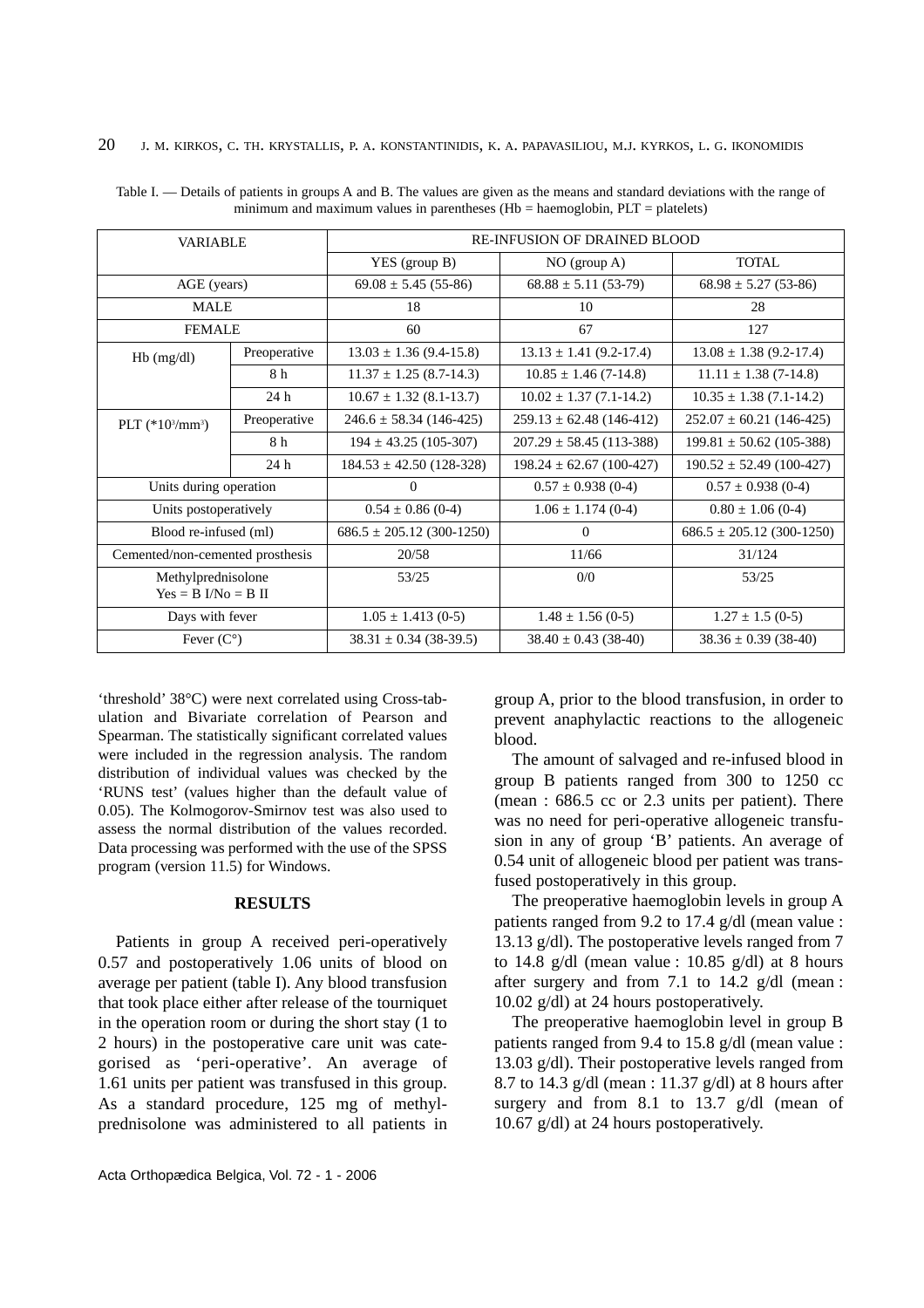Forty seven patients in group A developed hyperthermia up to 40°C for a period of 3 to 5 days. One patient responded to blood transfusion with a positive Wright serum reaction, another presented a pulmonary embolism and two developed allergic reactions.

Thirty nine patients in group 'B' developed hyperthermia up to 39.5°C ; 25 out of 53 patients in subgroup B I (fever up to 38.5°C) and 14 out of 25 patients in subgroup B II (fever up to 39.5°C for 3 to 5 days). Four complications were noted in group B patients. One patient presented severe haemolysis. Clotting occurred in the auto-transfusion system canister in three patients.

Statistical analysis showed a significant positive or negative correlation between auto-transfusion (or not) and the following variables : 1. number of allogeneic blood units that were transfused postoperatively  $(p < 0.01)$ , 2. Hb level at 8 hours postoperatively ( $p < 0.05$ ), 3. Hb level at 24 hours postoperatively ( $p < 0.01$ ). Group B patients received fewer units of allogeneic blood postoperatively (mean : 0.54 in group B versus 1.06 in group A) and had higher levels of haemoglobin postoperatively  $(p < 0.01)$  (table I, fig 1).

The mean level of hyperthermia was lower  $(38.1^{\circ}C)$  in group B compared to group A patients (38.4°C) and the duration of hyperthermia was shorter (mean value in group B : 1.05 days, versus 1.48 days in group A). Statistical analysis showed that methylprednisolone administration prior to reinfusion of shed blood decreased the mean level of hyperthermia ( $p = 0.01$ ) during the postoperative period.

Female gender had a slightly negative correlation with the haemoglobin level pre-operatively (p  $= 0.05$ ) and 8 hours postoperatively ( $p = 0.01$ ). Female patients also needed more units of allogeneic blood than males. With increasing age, patients had lower Hb levels at 8 and at 24 hours (p  $= 0.01$ ) postoperatively. The type of prostheses used (cemented or not) did not appear to affect the amount of blood loss (fig 1).

Furthermore the following statistical correlations were found : 1. the amount of blood that was re-infused positively influenced the Hb level at 8 hours post-operatively ( $p = 0.01$ ); 2. the pre-



*Fig. 1.* — Numbers of blood units (both autologous and allogeneic) that were transfused postoperatively in group A and group B patients.

operative Hb level had a negative correlation with the number of blood units that were needed postoperatively ( $p < 0.05$ ), and 3. the number of units of allogeneic blood that were used had a positive correlation with the postoperative Hb measured at 8 and 24 hours ( $p < 0.05$ ).

### **DISCUSSION**

Transfusion of autologous blood has been used during recent years in both elective and emergency orthopaedic operations, mainly as a means of avoiding potential hazards associated with allogeneic blood transfusion. Even though the risk of transmission-related diseases has been dramatically diminished, auto-transfusion remains an attractive alternative to allogeneic transfusion, owing to the increasing pressure that is exerted on blood banks and to the risk of transfusion-related immunomodulation.

Blood transfusion is a rather expensive medical procedure, considering the lack of blood supplies and the need for screening for a number of infectious diseases. It is rather difficult to evaluate the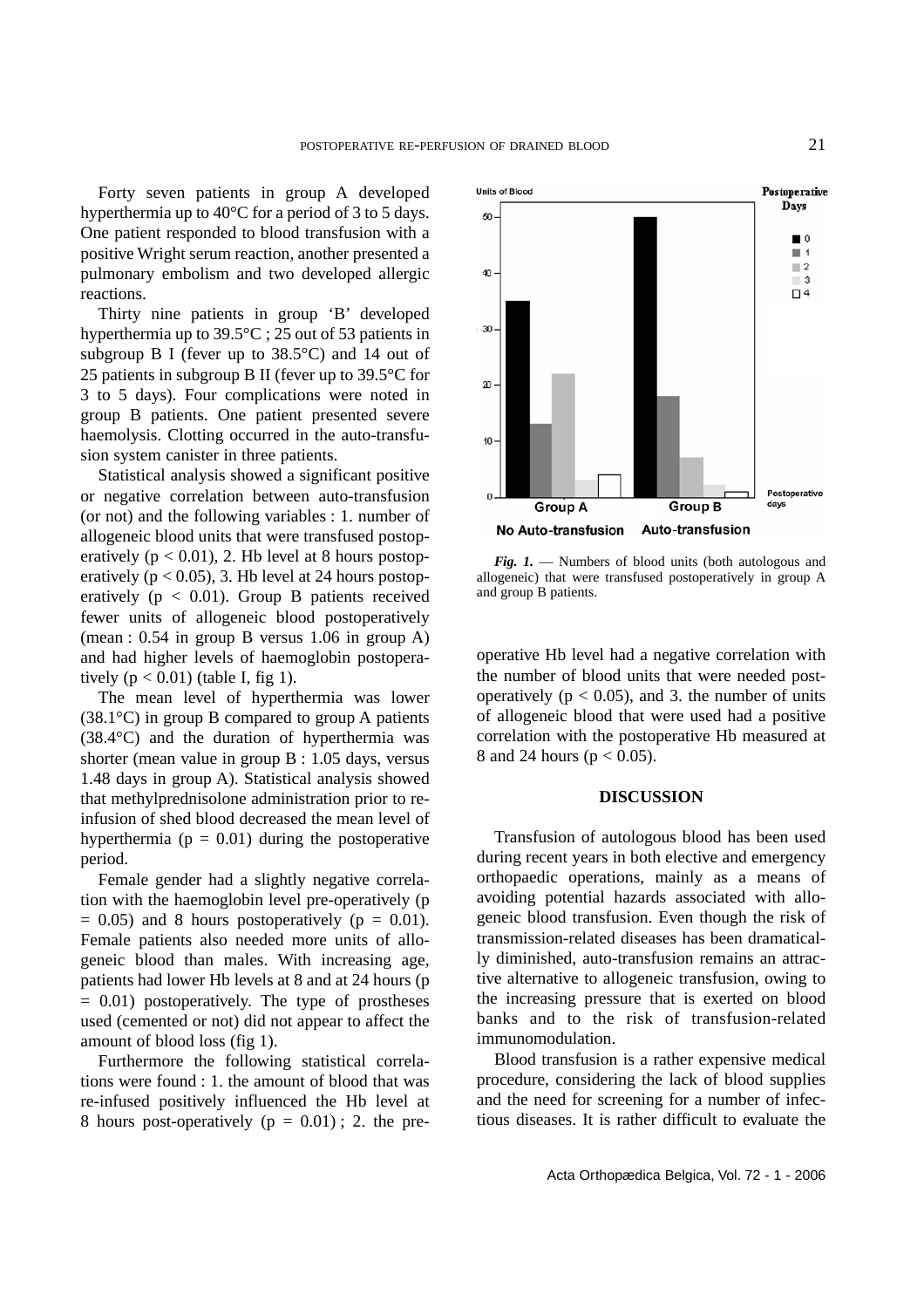actual cost of blood transfusion, especially when taking into account possible transfusion-related infections. It has been calculated in our country that every blood unit costs approximately  $\in$  145. Each patient in group B received approximately 2.3 units of autologous blood, with an approximate mean cost reduction of  $\epsilon$  333.5 which more than covered the cost of the autologous blood drainage and transfusion device, which was  $\in$  171.

It appears that the best predictor for the need for post-operative transfusion is the pre-operative Hb level (*1*). This is also well documented in our study. The saving of blood and the diminished need for allogeneic blood transfusion, when an auto-transfusion device is used, has been established in numerous studies. Martin *et al* (*13*) reported in a series of 197 patients undergoing TKA, that 59% of the mean volume of the postoperative blood loss (i.e. the blood that was collected in the re-transfusion device) in unilateral and 56% in bilateral TKA was recovered and re-infused with the use of an autotransfusion system. Han and Sin (*9*) reported that 57% of the mean volume of the overall external blood loss (intra- and postoperative) and 74% of the mean volume of the postoperatively drained blood was re-infused in 39 patients that underwent unilateral TKA, and 59% and 79% respectively in 12 patients that underwent bilateral TKA. Newman *et al* (*16*) performed a randomised controlled study in order to evaluate the efficacy of a blood-saving and re-transfusion procedure. They reported that only 7 units of bank blood were used in the re-infusion group, compared with 50 in the control group  $(p < 0.001)$ , which represented an overall saving of 86%.

The evaluation of a blood salvage and re-transfusion procedure in patients undergoing total knee arthroplasty for primary osteoarthritis is not an easy task. It is indeed impossible to conduct such a study in a completely blinded manner (*16*). It also appears that the amount of blood retrieved and retransfused is unpredictable (in our series, it ranged from 300 to 1250 ml). In fact many patients still needed allogeneic blood transfusion despite the fact that they were transfused with autologous blood. Nevertheless the need for allogeneic blood was significantly lower  $(p < 0.01)$  in these patients.

The trigger point for allogeneic transfusion which was set in our study at 10 g/dl Hb is another weak point, which has certainly increased the number of units of allogeneic blood that were required postoperatively. During the time that our study was conducted, the standard procedure that was followed in our Department was to transfuse a patient whenever the Hb level dropped below the value of 10 g/dl. This should however not interfere with our conclusions, as the same transfusion trigger (10 g/dl) was used in both groups. With a lower transfusion trigger, the need for allogeneic blood transfusion would have also been less, and this could have reduced the difference in the need for allogeneic blood transfusion between group A and B patients. In fact, over the last two years, this threshold has been lowered to 9 g/dl or even less (*10*) when the patient is haemodynamically stable and symptom free.

One more weak point in this study is the fact that the tourniquet was released before wound closure in group A and after wound closure in group B. This may have affected external blood loss in various ways, as tourniquet release before wound closure will increase blood loss, but on the other hand it also allows for better haemostasis (*4*).

The complications that occurred in 4 out of 78 group B patients were noted when an attempt was made to reduce the diameter of the drain tubes in order to decrease the size of the large exit portals. This possibly resulted in increased damage to the red cells membranes . We therefore believe that the use of large exit portals is preferable.

Jensen *et al* (*11*) and Dalen *et al* (*5*) reported that the drained blood contains histamine, eosinophil cationic protein, eosinophil protein X, myeloperoxidase, plasminogen activator inhibitor type 1, activated complement factor C3 and various coagulation factors and split products. The drained blood is defibrinated and can be collected without the addition of anticoagulant factors and drugs (*6, 9, 15*). In our study, no anticoagulant was added in the reservoir and in contrast to several other articles (*6, 9, 15*) we noted hyperthermia up to 39.5°C in 38 patients. As the causes of febrile reactions were unknown, the most likely explanation is either a reaction to the by- products derived from the destroyed cells or